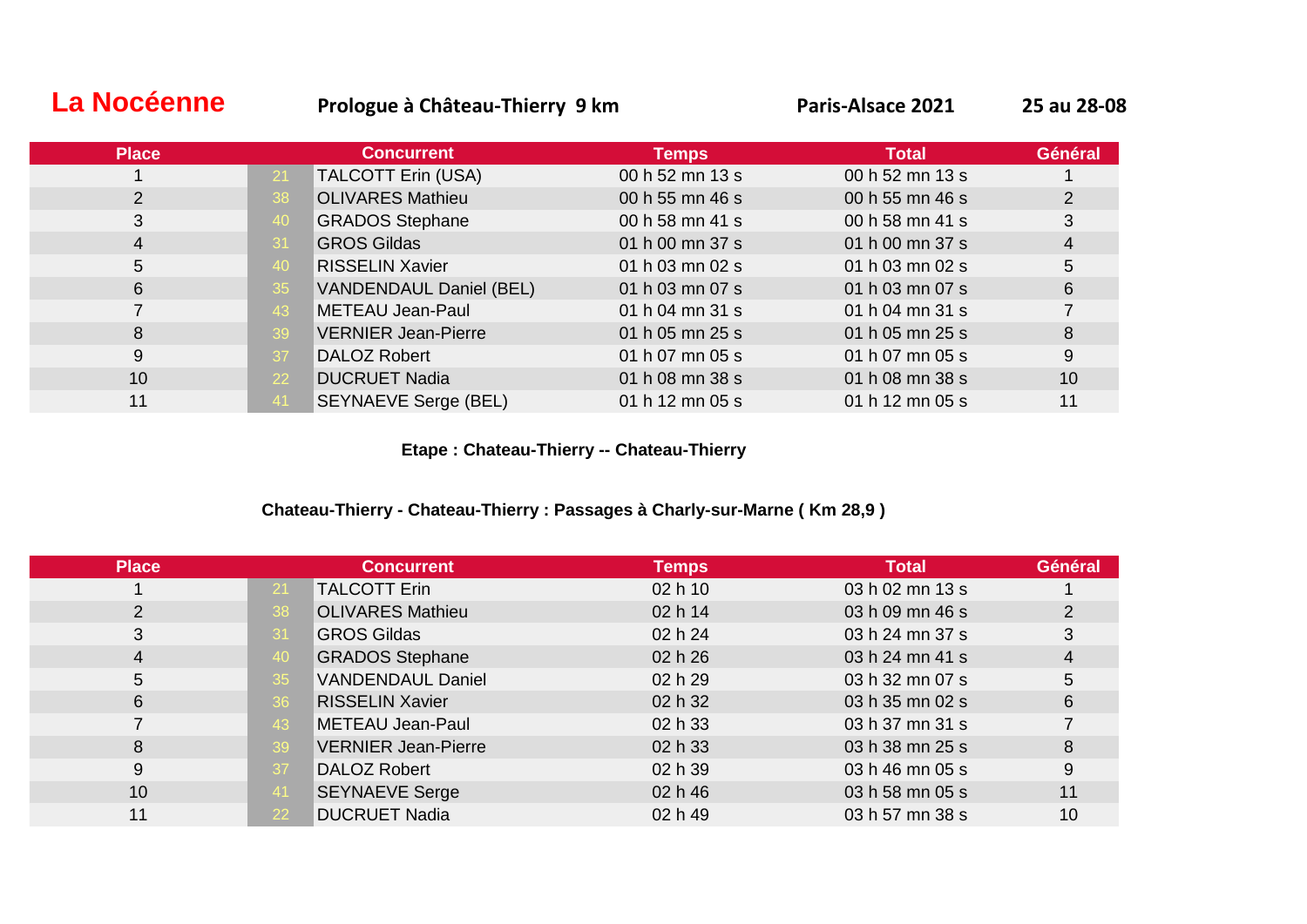# **Arrivée à Chateau-Thierry ( Km 43.8 )**

| <b>Place</b> |                            | <b>Concurrent</b>          | <b>Temps</b>    | <b>Total</b>    | Général |  |
|--------------|----------------------------|----------------------------|-----------------|-----------------|---------|--|
|              | -38                        | <b>OLIVARES Mathieu</b>    | 04 h 01 mn 13 s | 04 h 56 mn 59 s |         |  |
| 2            | <b>TALCOTT Erin</b><br>-21 |                            | 04 h 12 mn 14 s | 05 h 04 mn 27 s |         |  |
| 3            | <b>GROS Gildas</b><br>-31  |                            | 04 h 22 mn 40 s | 05 h 23 mn 17 s | 4       |  |
| 4            | -40                        | <b>GRADOS Stephane</b>     | 04 h 24 mn 20 s | 05 h 23 mn 01 s | 3       |  |
| 5            | 35                         | <b>VANDENDAUL Daniel</b>   | 04 h 25 mn 35 s | 05 h 28 mn 32 s | 5       |  |
| 6            | 36                         | <b>RISSELIN Xavier</b>     | 04 h 29 mn 41 s | 05 h 32 mn 43 s | 6       |  |
|              | -39                        | <b>VERNIER Jean-Pierre</b> | 04 h 31 mn 45 s | 05 h 37 mn 10 s | 8       |  |
| 8            | 43                         | METEAU Jean-Paul           | 04 h 32 mn 37 s | 05 h 37 mn 08 s |         |  |
| 9            | DALOZ Robert<br>-37        |                            | 04 h 41 mn 12 s | 05 h 48 mn 17 s | 9       |  |
| 10           | -41                        | <b>SEYNAEVE Serge</b>      | 04 h 58 mn 56 s | 06 h 15 mn 01 s | 10      |  |
| 11           |                            | <b>DUCRUET Nadia</b>       | 05 h 06 mn 34 s | 06 h 15 mn 12 s | 11      |  |
|              |                            |                            |                 |                 |         |  |

**Etape : Chalons-en-Champagne -- Vitry-le-Francois**

# **Chalons-en-Champagne - Vitry-le-Francois : Passages à Pogny ( Km 60.6 )**

| <b>Place</b> |           | <b>Concurrent</b>          | <b>Temps</b> | <b>Total</b>    | Général |
|--------------|-----------|----------------------------|--------------|-----------------|---------|
|              | 38        | <b>OLIVARES Mathieu</b>    | 01 h 58 mn   | 07 h 09 mn 59 s |         |
| 2            | <b>21</b> | <b>TALCOTT Erin</b>        | 02 h 04 mn   | 07 h 23 mn 27 s | 2       |
| 3            | 35        | <b>VANDENDAUL Daniel</b>   | 02 h 13 m    | 07 h 56 mn 42 s | 5       |
| 4            | 40        | <b>GRADOS Stephane</b>     | 02 h 13 mn   | 07 h 51 mn 01 s |         |
| 5            | 31        | <b>GROS Gildas</b>         | 02 h 18 mn   | 07 h 56 mn 17 s |         |
| 6            | 43        | METEAU Jean-Paul           | 02 h 19 mn   | 08 h 11 mn 08 s | 6       |
|              | 37        | DALOZ Robert               | 02 h 19 mn   | 08 h 22 mn 17 s | 9       |
| 8            | 36        | <b>RISSELIN Xavier</b>     | 02 h 24 mn   | 08 h 11 mn 43 s |         |
| 9            | 39        | <b>VERNIER Jean-Pierre</b> | 02 h 25 mn   | 08 h 17 mn 10 s | 8       |
| 11           | <b>22</b> | <b>DUCRUET Nadia</b>       | 02 h 33 mn   | 09 h 03 mn 12 s | 11      |
| 10           |           | <b>SEYNAEVE Serge</b>      | 02 h 37 mn   | 09 h 03 mn 01 s | 10      |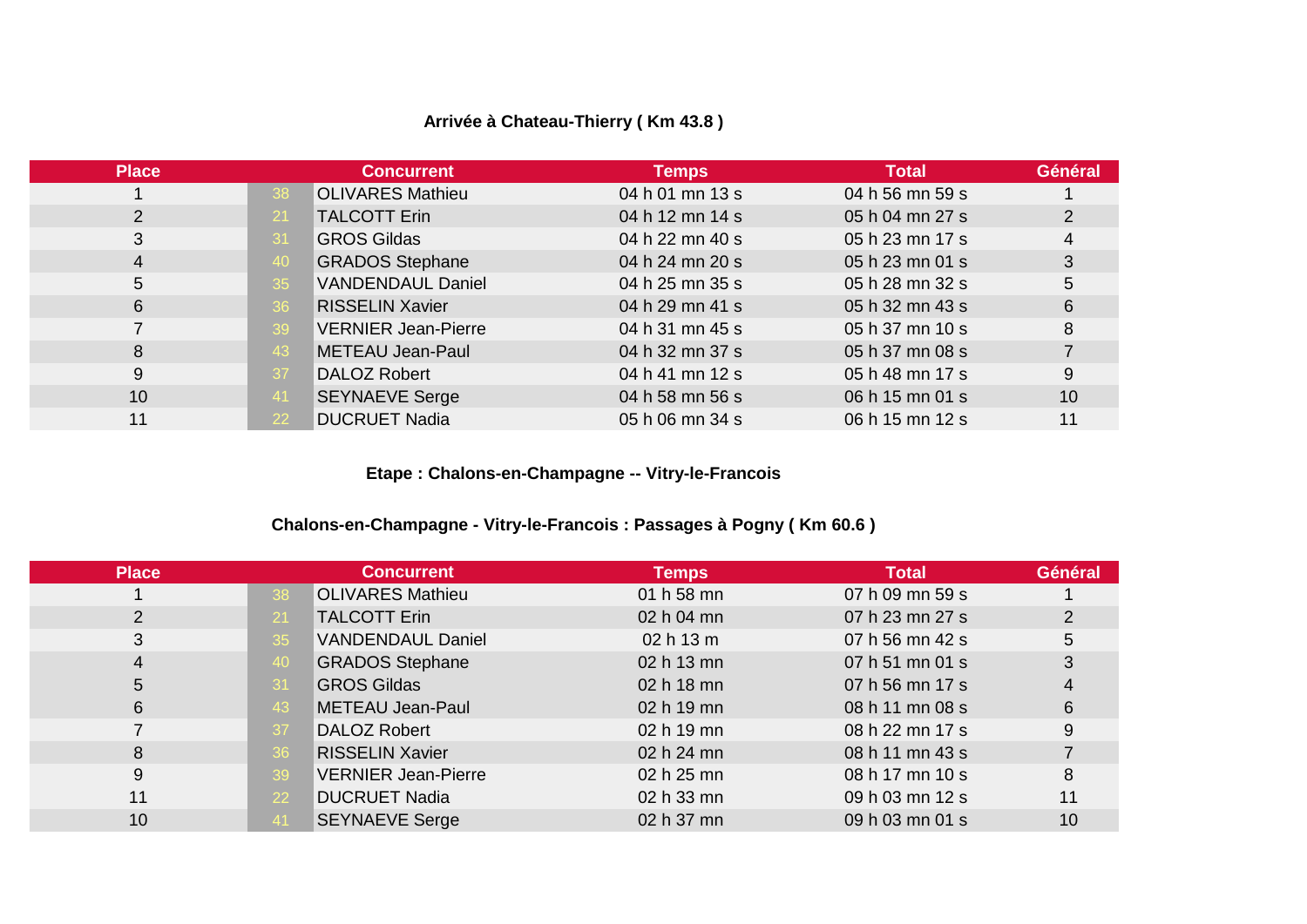| <b>Place</b> |       | <b>Concurrent</b>          | <b>Temps</b> | <b>Total</b>    | Général        |
|--------------|-------|----------------------------|--------------|-----------------|----------------|
|              | 38    | <b>OLIVARES Mathieu</b>    | 04 h 21 mn   | 09 h 32 mn 59 s |                |
| 2            | 21    | <b>TALCOTT Erin</b>        | 04 h 38 mn   | 09 h 57 mn 27 s | $\overline{2}$ |
| 3            | 40    | <b>GRADOS Stephane</b>     | 04 h 39 mn   | 10 h 17 mn 01 s | 3              |
| 4            | 35    | <b>VANDENDAUL Daniel</b>   | 04 h 45 mn   | 10 h 28 mn 42 s | 4              |
| 5            | -31   | <b>GROS Gildas</b>         | 04 h 52 mn   | 10 h 30 mn 17 s | 5              |
| 6            | 43    | METEAU Jean-Paul           | 04 h 52 mn   | 10 h 44 mn 08 s | 6              |
|              | -37   | <b>DALOZ Robert</b>        | 04 h 57 mn   | 11 h 00 mn 17 s | 8              |
| 8            | 36    | <b>RISSELIN Xavier</b>     | 04 h 58 mn   | 10 h 45 mn 43 s |                |
| 9            | 39    | <b>VERNIER Jean-Pierre</b> | 05 h 12 mn   | 11 h 04 mn 10 s | 9              |
| 10           | 22    | <b>DUCRUET Nadia</b>       | 05 h 33 mn   | 12 h 03 mn 12 s | 10             |
| 11           | $-41$ | <b>SEYNAEVE Serge</b>      | 06 h 09 mn   | 12 h 35 mn 01 s | 11             |

# **Chalons-en-Champagne - Vitry-le-Francois : Passages à Bassu ( Km 79.4 )**

# **Arrivée à Vitry-le-Francois ( Km 95.0 )**

| <b>Place</b> |           | <b>Concurrent</b>          | <b>Temps</b>    | <b>Total</b>    | Général |
|--------------|-----------|----------------------------|-----------------|-----------------|---------|
|              | 38        | <b>OLIVARES Mathieu</b>    | 06 h 13 mn 57 s | 11 h 10 mn 56 s |         |
| 2            | 21        | <b>TALCOTT Erin</b>        | 06 h 41 mn 00 s | 11 h 45 mn 27 s |         |
| 3            | -40       | <b>GRADOS Stephane</b>     | 06 h 45 mn 31 s | 12 h 08 mn 32 s |         |
| 4            | 31        | <b>GROS Gildas</b>         | 06 h 55 mn 40 s | 12 h 18 mn 57 s | 4       |
| 5            | 35        | <b>VANDENDAUL Daniel</b>   | 06 h 52 mn 48 s | 12 h 21 mn 30 s | 5       |
| 6            | 36        | <b>RISSELIN Xavier</b>     | 06 h 59 mn 41 s | 12 h 32 mn 23 s | 6       |
|              | 43        | METEAU Jean-Paul           | 07 h 03 mn 09 s | 12 h 40 mn 17 s |         |
| 8            | -37       | <b>DALOZ Robert</b>        | 07 h 16 mn 50 s | 13 h 05 mn 07 s | 9       |
| 9            | -39       | <b>VERNIER Jean-Pierre</b> | 07 h 39 mn 37 s | 13 h 16 mn 47 s | 8       |
| 10           | <b>22</b> | <b>DUCRUET Nadia</b>       | 08 h 06 mn 12 s | 14 h 21 mn 24 s | 10      |
| 11           | -41       | <b>SEYNAEVE Serge</b>      | 08 h 37 mn 18 s | 14 h 48 mn 19 s | 11      |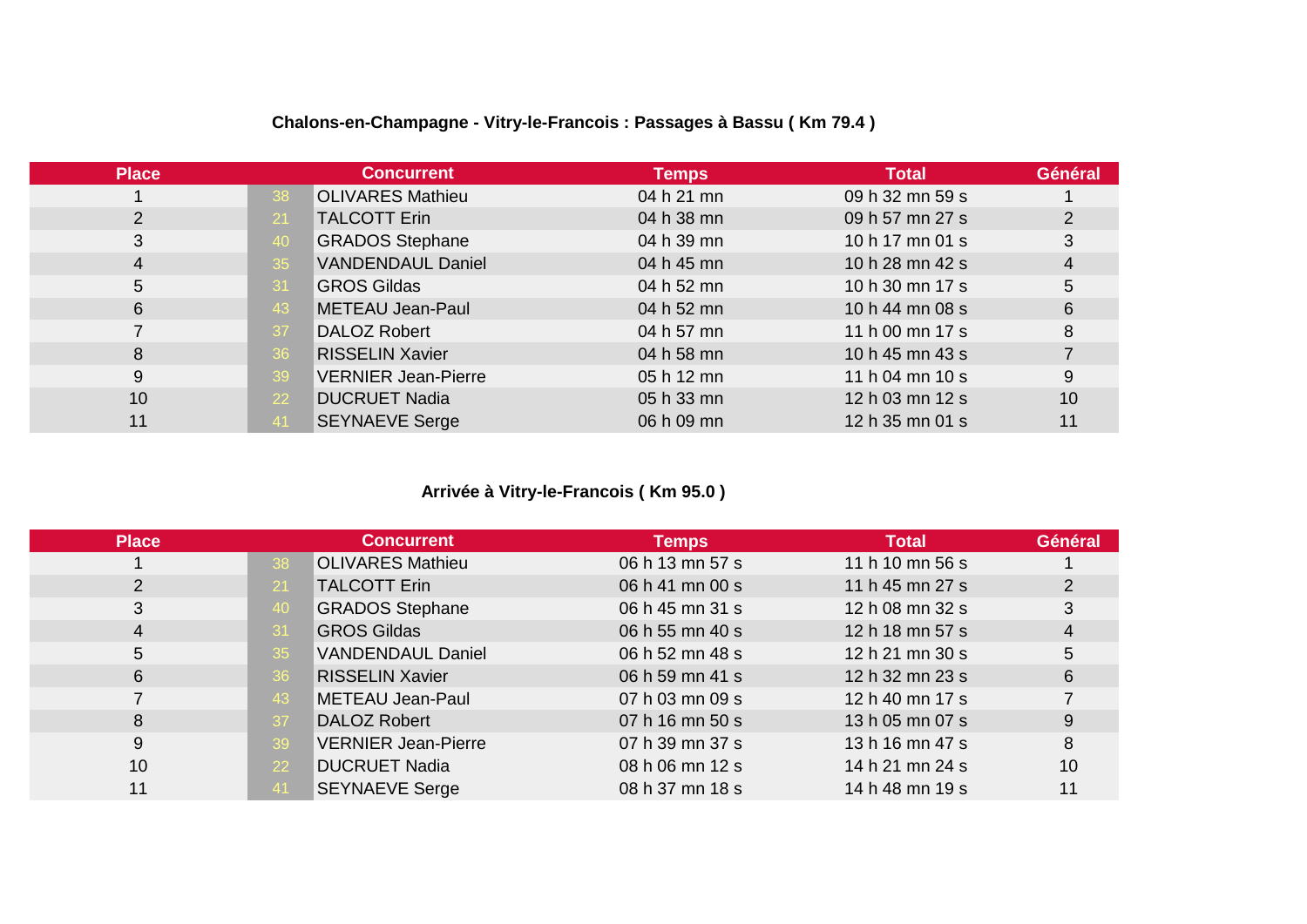#### **Etape : Gironcourt-sur-Vraine -- Epinal**

#### **Gironcourt-sur-Vraine - Epinal : Passages à Mirecourt ( Km 112.1 )**

| <b>Place</b> |           | <b>Concurrent</b>          | <b>Temps</b> | <b>Total</b>    | Général |
|--------------|-----------|----------------------------|--------------|-----------------|---------|
|              | -21       | <b>TALCOTT Erin</b>        | 01 h 57 mn   | 13 h 42 mn 27 s |         |
| 2            | 38        | <b>OLIVARES Mathieu</b>    | 02 h 03 mn   | 13 h 13 mn 56 s |         |
| 3            | 40        | <b>GRADOS Stephane</b>     | 02 h 06 mn   | 14 h 14 mn 32 s | 3       |
| 4            | 35        | <b>VANDENDAUL Daniel</b>   | 02 h 13 mn   | 14 h 34 mn 30 s | 5       |
| 5            | 31        | <b>GROS Gildas</b>         | 02 h 14 mn   | 14 h 32 mn 57 s | 4       |
| 6            | 43        | METEAU Jean-Paul           | 02 h 14 mn   | 14 h 54 mn 17 s | 6       |
|              | 37        | <b>DALOZ Robert</b>        | 02 h 18 mn   | 15 h 23 mn 07 s | 8       |
| 8            | -39       | <b>VERNIER Jean-Pierre</b> | 02 h 20 mn   | 15 h 36 mn 47 s | 9       |
| 9            | 36        | <b>RISSELIN Xavier</b>     | 02 h 22 mn   | 14 h 54 mn 23 s |         |
| 10           | <b>22</b> | <b>DUCRUET Nadia</b>       | 02 h 34 mn   | 16 h 55 mn 24 s | 10      |
| 11           | 41        | <b>SEYNAEVE Serge</b>      | 02 h 39 mn   | 17 h 27 mn 19 s | 11      |

# **Gironcourt-sur-Vraine - Epinal : Passages à Madonne-et-Lamerey ( Km 128.1 )**

| <b>Place</b> |                 | <b>Concurrent</b>          | <b>Temps</b> | <b>Total</b>    | Général |
|--------------|-----------------|----------------------------|--------------|-----------------|---------|
|              | 21              | <b>TALCOTT Erin</b>        | 03 h 43 mn   | 15 h 28 mn 27 s |         |
| 2            | 38              | <b>OLIVARES Mathieu</b>    | 03 h 59 mn   | 15 h 09 mn 56 s |         |
| 3            | 40              | <b>GRADOS Stephane</b>     | 04 h 02 mn   | 16 h 10 mn 32 s | 3       |
| 4            | 35 <sub>2</sub> | <b>VANDENDAUL Daniel</b>   | 04 h 12 mn   | 16 h 33 mn 30 s | 4       |
| 5            | 43              | METEAU Jean-Paul           | 04 h 17 mn   | 16 h 57 mn 17 s | 6       |
| 6            | 31              | <b>GROS Gildas</b>         | 04 h 19 mn   | 16 h 37 mn 57 s | 5       |
|              | 36              | <b>RISSELIN Xavier</b>     | 04 h 28 mn   | 17 h 00 mn 23 s |         |
| 8            | 39              | <b>VERNIER Jean-Pierre</b> | 04 h 28 mn   | 17 h 44 mn 47 s | 9       |
| 9            | -37             | <b>DALOZ Robert</b>        | 04 h 31 mn   | 17 h 36 mn 07 s | 8       |
| 10           | <b>22</b>       | <b>DUCRUET Nadia</b>       | 05 h 04 mn   | 19 h 25 mn 24 s | 10      |
| 11           |                 | <b>SEYNAEVE Serge</b>      | 05 h 17 mn   | 20 h 05 mn 19 s | 11      |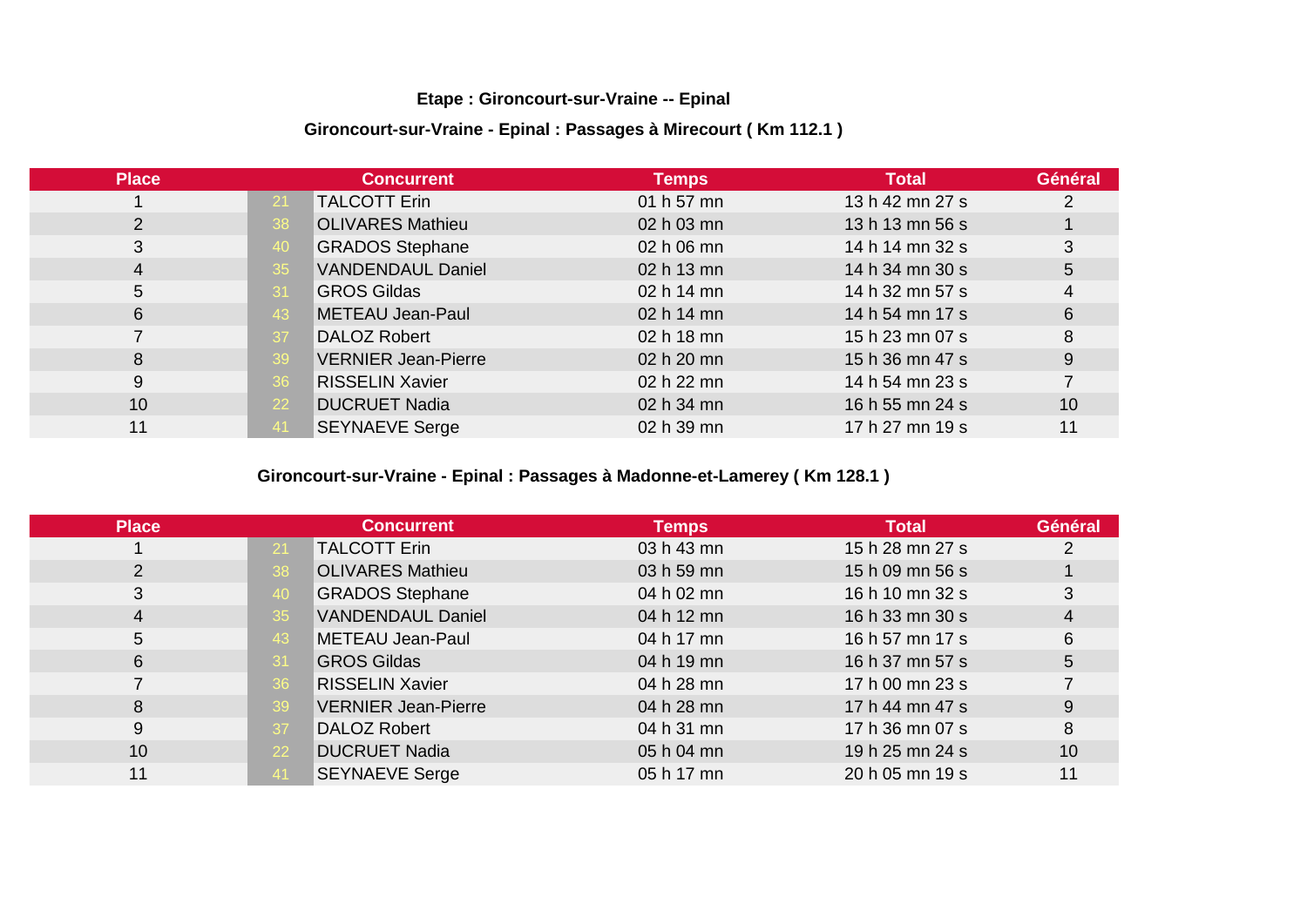### **Arrivée à Epinal ( Km 146.7 )**

| <b>Place</b> | <b>Concurrent</b>                | <b>Temps</b>    | <b>Total</b>    | Général |
|--------------|----------------------------------|-----------------|-----------------|---------|
|              | <b>TALCOTT Erin</b><br>21        | 06 h 03 mn 10 s | 17 h 48 mn 37 s | 2       |
|              | <b>OLIVARES Mathieu</b><br>38    | 06 h 25 mn 55 s | 17 h 36 mn 51 s |         |
| 3            | <b>GRADOS Stephane</b><br>40     | 06 h 29 mn 41 s | 18 h 38 mn 13 s | 3       |
| 4            | <b>GROS Gildas</b><br>-31        | 06 h 39 mn 50 s | 18 h 58 mn 47 s | 4       |
| 5            | <b>VANDENDAUL Daniel</b><br>35   | 06 h 41 mn 34 s | 19 h 03 mn 04 s | 5       |
| 6            | METEAU Jean-Paul<br>43           | 07 h 05 mn 06 s | 19 h 45 mn 23 s |         |
|              | <b>RISSELIN Xavier</b><br>36     | 07 h 07 mn 24 s | 19 h 39 mn 47 s | 6       |
| 8            | <b>VERNIER Jean-Pierre</b><br>39 | 07 h 10 mn 24 s | 20 h 27 mn 11 s | 9       |
| 9            | <b>DALOZ Robert</b><br>37        | 07 h 16 mn 59 s | 20 h 22 mn 06 s | 8       |
| 10           | <b>DUCRUET Nadia</b><br>22       | 08 h 11 mn 50 s | 22 h 33 mn 14 s | 10      |
| 11           | <b>SEYNAEVE Serge</b>            | 08 h 29 mn 35 s | 23 h 17 mn 54 s | 11      |

**Etape : Plainfaing -- Kaysersberg-Vignoble**

#### **Plainfaing - Kaysersberg-Vignoble : Passages au Col du Calvaire ( Km 164.9 )**

| <b>Place</b> | <b>Concurrent</b>                | <b>Temps</b>    | <b>Total</b>    | Général |
|--------------|----------------------------------|-----------------|-----------------|---------|
|              | <b>TALCOTT Erin</b><br>-21       | 02 h 15 mn 12 s | 20 h 03 mn 49 s |         |
|              | <b>GRADOS Stephane</b>           | 02 h 18 mn 08 s | 20 h 56 mn 32 s | 3       |
| 3            | <b>OLIVARES Mathieu</b><br>38    | 02 h 23 mn 44 s | 20 h 00 mn 35 s |         |
| 4            | <b>GROS Gildas</b>               | 02 h 25 mn 22 s | 21 h 24 mn 09 s | 4       |
| 5            | <b>VANDENDAUL Daniel</b><br>35   | 02 h 29 mn 07 s | 21 h 32 mn 11 s | 5       |
| 6            | METEAU Jean-Paul<br>43           | 02 h 35 mn 29 s | 22 h 20 mn 52 s | 6       |
|              | <b>VERNIER Jean-Pierre</b><br>39 | 02 h 42 mn 07 s | 23 h 09 mn 18 s | 8       |
| 8            | <b>RISSELIN Xavier</b><br>36     | 02 h 46 mn 45 s | 22 h 26 mn 32 s |         |
| 9            | DALOZ Robert<br>37               | 02 h 47 mn 22 s | 23 h 09 mn 28 s | 9       |
| 10           | <b>DUCRUET Nadia</b><br>22       | 03 h 06 mn 01 s | 25 h 39 mn 15 s | 10      |
| 11           | <b>SEYNAEVE Serge</b>            | 03 h 21 mn 30 s | 26 h 39 mn 24 s | 11      |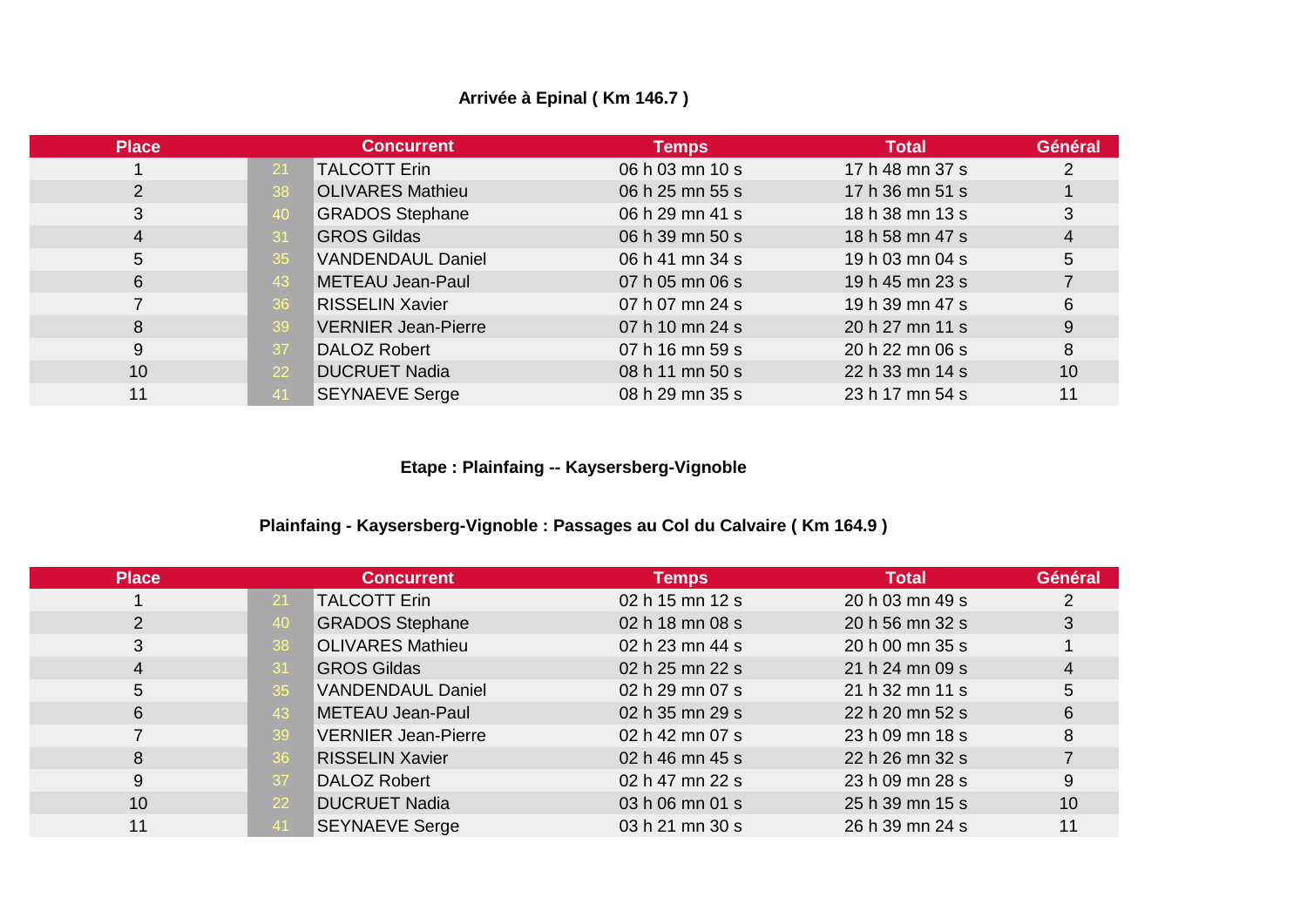| <b>Place</b> |     | <b>Concurrent</b>          | <b>Temps</b> | <b>Total</b>    | Général        |
|--------------|-----|----------------------------|--------------|-----------------|----------------|
|              | -21 | <b>TALCOTT Erin</b>        | 03 h 56 mn   | 21 h 44 mn 37 s |                |
| 2            | 40  | <b>GRADOS Stephane</b>     | 04 h 03 mn   | 22 h 41 mn 13 s | 3              |
| 3            | 38  | <b>OLIVARES Mathieu</b>    | 04 h 10 mn   | 21 h 46 mn 51 s | $\overline{2}$ |
| 4            | -31 | <b>GROS Gildas</b>         | 04 h 19 mn   | 23 h 17 mn 47 s | 4              |
| 5            | 35  | <b>VANDENDAUL Daniel</b>   | 04 h 25 mn   | 23 h 28 mn 04 s | 5              |
| 6            | 43  | METEAU Jean-Paul           | 04 h 33 mn   | 24 h 18 mn 23 s | 6              |
|              | -39 | <b>VERNIER Jean-Pierre</b> | 04 h 50 mn   | 25 h 17 mn 11 s | 8              |
| 8            | 36  | <b>RISSELIN Xavier</b>     | 04 h 54 mn   | 24 h 33 mn 47 s |                |
| 9            | -37 | DALOZ Robert               | 05 h 01 mn   | 25 h 23 mn 06 s | 9              |
| 10           | 22  | <b>DUCRUET Nadia</b>       | 05 h 28 mn   | 28 h 01 mn 14 s | 10             |
| 11           | -41 | <b>SEYNAEVE Serge</b>      | 05 h 49 mn   | 29 h 06 mn 54 s | 11             |

# **Plainfaing - Kaysersberg-Vignoble : Passages au Cimetiere de Hohrod ( Km 179.2 )**

# **Plainfaing - Kaysersberg-Vignoble : Passages à Orbey ( Km 194.6 )**

| <b>Place</b> |                               | <b>Concurrent</b>          | <b>Temps</b> | <b>Total</b>    | Général |
|--------------|-------------------------------|----------------------------|--------------|-----------------|---------|
|              | <b>TALCOTT Erin</b><br>-21    |                            | 05 h 49 mn   | 23 h 37 mn 37 s |         |
| 2            | <b>GRADOS Stephane</b><br>40  |                            | 06 h 01 mn   | 24 h 39 mn 13 s | 3       |
| 3            | <b>OLIVARES Mathieu</b><br>38 |                            | 06 h 06 mn   | 23 h 42 mn 51 s | 2       |
| 4            | <b>GROS Gildas</b><br>-31     |                            | 06 h 20 mn   | 25 h 18 mn 47 s | 4       |
| 5            | 35                            | <b>VANDENDAUL Daniel</b>   | 06 h 35 mn   | 25 h 38 mn 04 s | 5       |
| 6            | METEAU Jean-Paul<br>43        |                            | 06 h 46 mn   | 26 h 31 mn 23 s | 6       |
|              | 39                            | <b>VERNIER Jean-Pierre</b> | 07 h 04 mn   | 27 h 31 mn 11 s | 8       |
| 8            | <b>RISSELIN Xavier</b><br>36  |                            | 07 h 14 mn   | 26 h 53 mn 47 s |         |
| 9            | <b>DALOZ Robert</b><br>-37    |                            | 07 h 19 mn   | 27 h 41 mn 06 s | 9       |
| 10           | <b>DUCRUET Nadia</b><br>22    |                            | 08 h 00 mn   | 30 h 33 mn 14 s | 10      |
| 11           | <b>SEYNAEVE Serge</b>         |                            | 08 h 11 mn   | 31 h 28 mn 54 s | 11      |